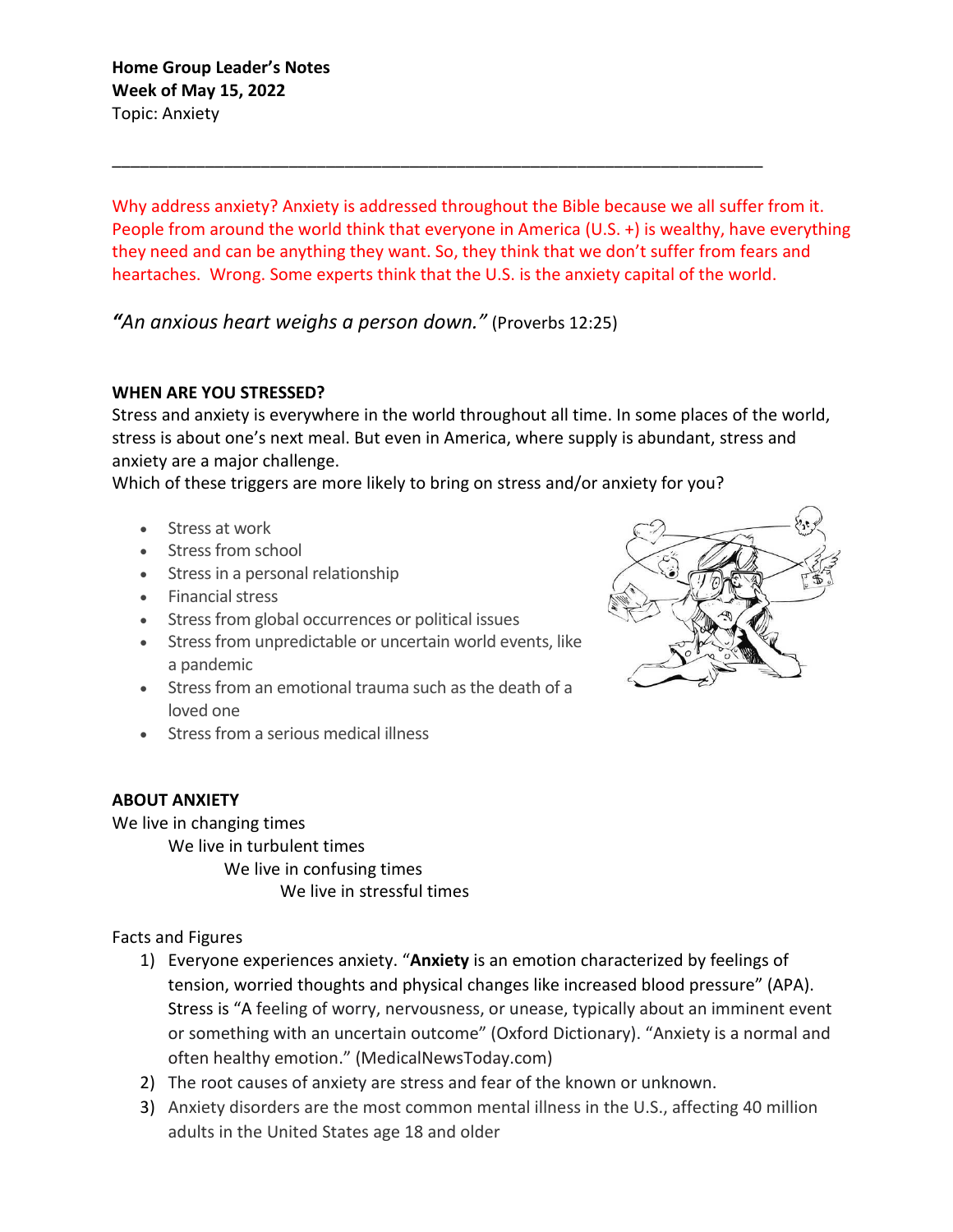According to a medical website (WebMD), "Coping mechanisms may help you handle anxiety that comes from life's stressors. Here are some things you can try:"

- Exercise
- Meditation
- Relaxation exercises, including deep breathing
- Visualization
- Good sleep habits
- Healthy diet
- Learn interpersonal skills for dealing with difficult people and situations or get parenting skills training for help dealing with your children

QUESTION: What does God reveal in the Scriptures about worry and anxiety?

# **WHAT THE BIBLE TEACHES ABOUT WORRY AND ANXIETY**

The Bible has much to say about anxiety (and worry). Read the following sampler and consider what we learn about the causes and solutions to anxiety and worry.

- According to Jesus' words in Matthew, what causes anxiety?
	- o Pursuit of the treasures of earth
	- o Attempting to store what we can't keep
	- o Placing our hope in the wrong places
	- o Serving security (e.g. money) somewhere other than in God
	- o
- What are God's answers or solutions? What does God say that we should do?
	- o Pursue God, trust in God, serve God
	- o Trust instead of worry
	- o Look around and look back and see that God is trustworthy
	- o Seek His kingdom and His righteousness

## **Matthew 6:19-34**

"Do not store up for yourselves treasures on earth, where moth and rust destroy, and where thieves break in and steal.<sup>20</sup> But store up for yourselves treasures in heaven, where moth and rust do not destroy, and where thieves do not break in and steal. <sup>21</sup> For where your treasure is, there your heart will be also.  $22$  "The eye is the lamp of the body. If your eyes are good, your whole body will be full of light. <sup>23</sup> But if your eyes are bad, your whole body will be full of darkness. If then the light within you is darkness, how great is that darkness! <sup>24</sup> "No one can serve two masters. Either he will hate the one and love the other, or he will be devoted to the one and despise the other. You cannot serve both God and Money. <sup>25</sup> "Therefore I tell you, do not worry about your life, what you will eat or drink; or about your body, what you will wear. Is not life more important than food, and the body more important than clothes? <sup>26</sup> Look at the birds of the air; they do not sow or reap or store away in barns, and yet your heavenly Father feeds them. Are you not much more valuable than they?  $27$  Who of you by worrying can add a single hour to his life?<sup>28</sup> "And why do you worry about clothes? See how the lilies of the field grow. They do not labor or spin. <sup>29</sup> Yet I tell you that not even Solomon in all his splendor was dressed like one of these.<sup>30</sup> If that is how God clothes the grass of the field, which is here today and tomorrow is thrown into the fire, will he not much more clothe you, O you of little faith?  $31$ So do not worry, saying, 'What shall we eat?' or 'What shall we drink?' or 'What shall we wear?'